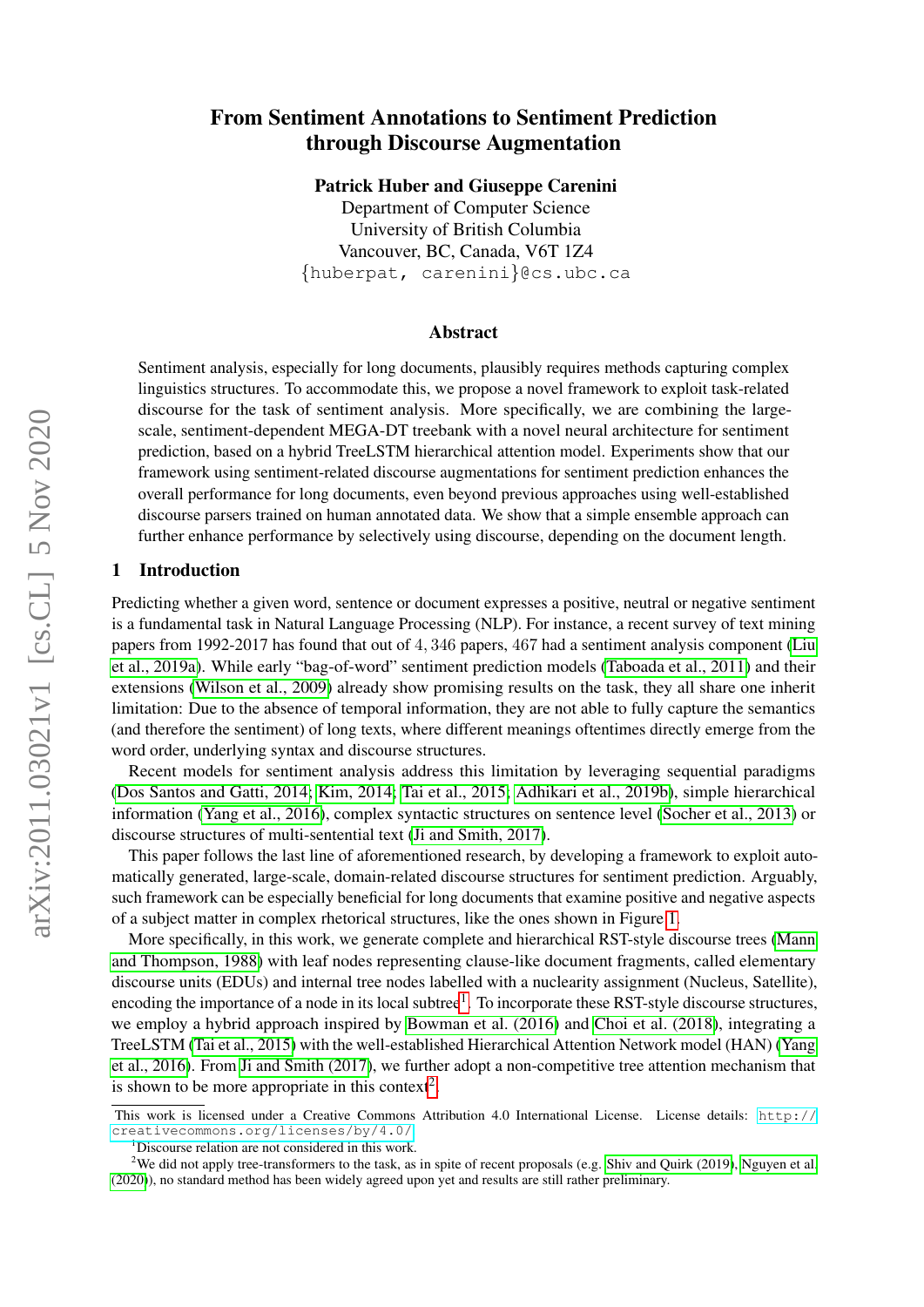<span id="page-1-0"></span>

Figure 1: Sentiment annotated discourse trees for non-trivial documents containing 13 (left) and 72 (right) clause-like components with positive and negative constituents. Gold-label sentiment is negative (left) and neutral (right). Dashed/Thin lines indicate supplementary information, solid/thick lines indicate primary importance. Full text for left example is: *[I've been a member for a month now,]1, [and I guess]2, [I 'm able to get my workout done.]3, [I do find myself annoyed]4, [how cramped it is at the weights.]5, [The equipment is older,]6, [but it suffices.]7, [I worked out at another studio on 3rd]8, [and it was amazing!]9, [It was so clean, nice, and new -]10, [TV 's on every cardio machine.]11, [When i came back to this location,]12, [I felt bad.]<sup>13</sup>* Due to space limitations a larger version as well as the corresponding full text for the right example is shown in Appendix [A.](#page-12-0)

Aiming to enhance the task of sentiment analysis by using discourse, it seems intuitive to employ domain-related discourse structures. Therefore, instead of using the standard RST-DT discourse treebank in the news domain [\(Carlson et al., 2002\)](#page-10-6), we decide to infer discourse structures automatically learned from sentiment annotations [\(Huber and Carenini, 2019\)](#page-10-7) on our discourse-augmented Yelp'13 treebank called MEGA-DT [\(Huber and Carenini, 2020\)](#page-10-8). This way, our framework goes from sentiment to sentiment, in the sense that the discourse structures used to improve the sentiment predictions are generated through distant supervision from sentiment itself. Our hypothesis is that a parser trained on a large "silver-standard" discourse treebank automatically generated from sentiment will generate more useful discourse trees for sentiment prediction than one trained on a small and generic treebank, even if such treebank is human-annotated for RST discourse structures.

In a series of experiments we show that while our novel approach to discourse-based sentiment prediction is statistically equivalent to the performance of sequential models, it does deliver substantial performance gains for long documents, where discourse plays a crucial role to reveal the sentiment of a complete document. Furthermore, our experiments indicate that the performance of discoursebased sentiment prediction is significantly improved when using discourse trees generated by distant supervision on sentiment, compared to the traditionally acquired RST-DT discourse corpus. Using an additional ensemble method, we can further improve the performance and, even if only by a small margin, significantly outperform individual models.

## 2 Related Work

This work is located at the intersection of recent approaches on discourse parsing and sentiment analysis and mostly influenced by four lines of research:

(1) RST-style Discourse Parsing is a valuable upstream task for many downstream models (e.g. [Ji and](#page-10-3) [Smith \(2017\)](#page-10-3), [Gerani et al. \(2014\)](#page-10-9)). Different approaches either separate discourse parsing "vertically" into sub-tasks on sentence-level, paragraph-level and document-level [\(Joty et al., 2015;](#page-10-10) [Ji and Eisenstein, 2014\)](#page-10-11), or "horizontally", separating the prediction of structure and nuclearity from the relation computation [\(Wang et al., 2017\)](#page-11-8). Furthermore, approaches have been explored to aggregate documents bottom-up using CKY [\(Joty et al., 2015\)](#page-10-10) or employing local shift-reduce strategies, predicting the tree-structure through a sequence of actions based on linguistic features [\(Ji and Eisenstein, 2014;](#page-10-11) [Subba and Di Eugenio,](#page-11-9) [2009;](#page-11-9) [Wang et al., 2017\)](#page-11-8) or dense representations [\(Yu et al., 2018\)](#page-11-10). Empirically, [Wang et al. \(2017\)](#page-11-8) show that the combination of horizontal separation with a shift-reduce parsing framework achieves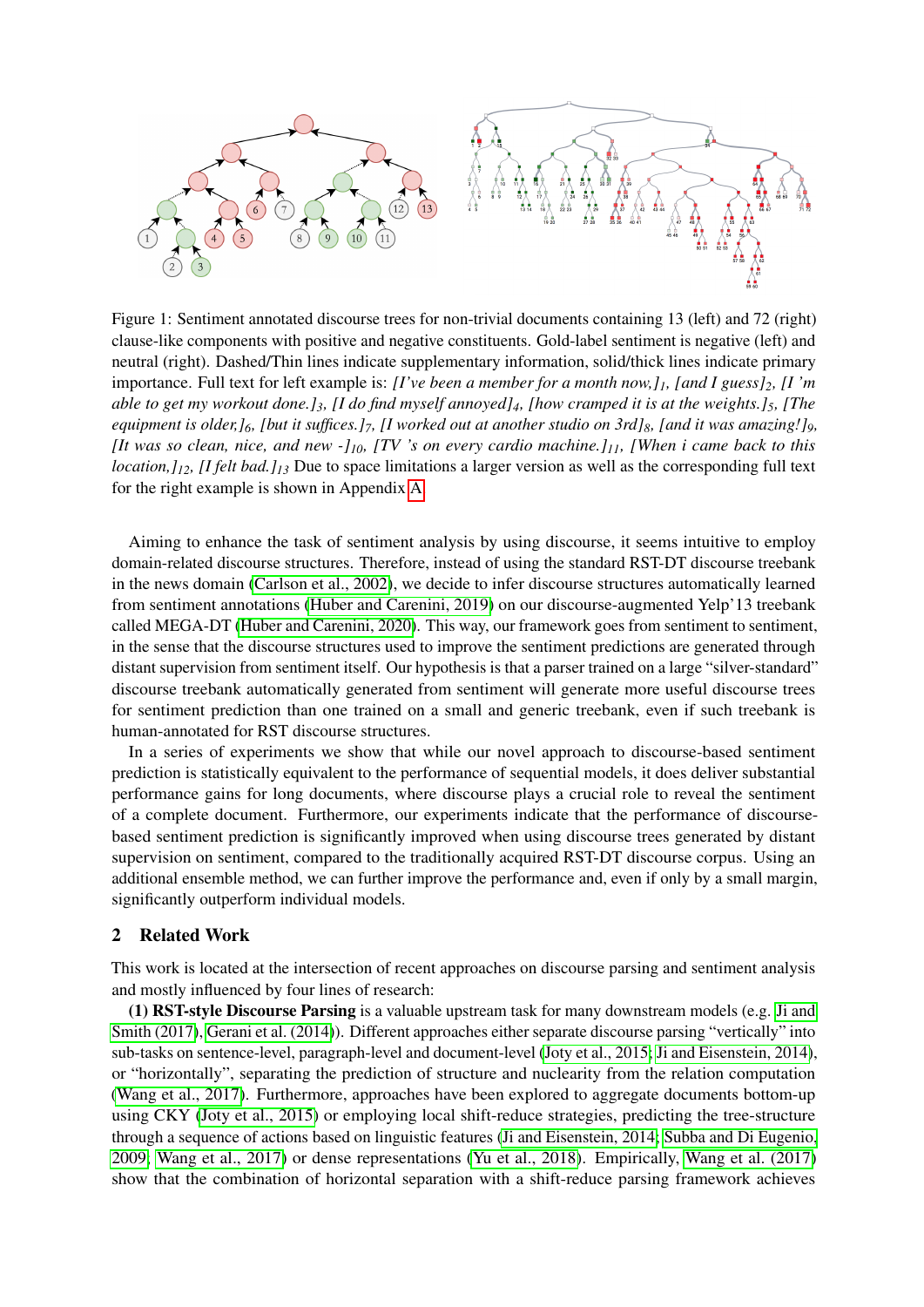competitive performance, reaching state-of-the-art results on the structure-prediction task. In this work, we demonstrate the potential of this discourse parser trained on a large-scale sentiment-dependent treebank (MEGA-DT) to generate discourse trees for sentiment prediction, enhancing the performance on long and diverse documents.

(2) Neural Sentiment Analysis is a common sub-task in many real world systems with [Kim \(2014\)](#page-10-2) being the first to show the effectiveness of convolutional neural networks for the task. [Yang et al. \(2016\)](#page-11-3) followed shortly after with their Hierachical Attention Network model (HAN), proposing one of the first hierarchical models for text classification. HAN separates the task at the sentence-level and builds a model comprising of two hierarchical components, each with an additional attention mechanism. Further successful approaches to predict sentiment have been explored recently by [Adhikari et al. \(2019a\)](#page-9-1), proposing a model based on BERT, and [Adhikari et al. \(2019b\)](#page-9-0), applying a simple but more regularized BiLSTM to the task. In this fast moving area, our goal is to investigate the influence of discourse information on the task of sentiment analysis. We therefore decide to build our framework on the HAN model [\(Yang et al., 2016\)](#page-11-3), which is the most established, yet recent approach in the field, previously re-implemented and tested in many studies. We inject discourse information using TreeLSTMs [\(Tai et al.,](#page-11-2) [2015\)](#page-11-2), which are also well-established compared to tree-transformers, for which architectural variants and results are still preliminary (e.g. [Shiv and Quirk \(2019\)](#page-11-6), [Nguyen et al. \(2020\)](#page-11-7)).

(3) Combining Discourse Parsing and Sentiment Analysis has been previously explored in multiple lines of work [\(Bhatia et al., 2015;](#page-9-2) [Hogenboom et al., 2015;](#page-10-12) [Nejat et al., 2017;](#page-11-11) [Ji and Smith, 2017\)](#page-10-3). Architecture-wise, the most closely related approach to our new model has been proposed by [Ji and Smith](#page-10-3) [\(2017\)](#page-10-3), where discourse trees generated by the DPLP parser [\(Ji and Eisenstein, 2014\)](#page-10-11) trained on RST-DT are used in a recursive neural network to predict sentiment for multiple corpora. In their evaluation, the authors show slight improvements compared to the sequential HAN model. These initial positive results are a key motivation for our work, in which we aim to further improve the performance, especially on long documents, by not only training the discourse parser on a larger and more appropriate treebank (i.e. MEGA-DT), but also by improving the sentiment prediction, replacing recursive neural networks with superior TreeLSTMs, tightly integrated with HAN.

(4) (Discourse) Tree Learning tries to automatically infer discourse trees from large amounts of data. In popular approaches, trees are inferred directly while learning a neural model for a downstream task, such as text classification [\(Karimi and Tang, 2019\)](#page-10-13) or extractive summarization [\(Liu et al., 2019b\)](#page-10-14). Along this line of research, we previously proposed a similar objective in [Huber and Carenini \(2019\)](#page-10-7), automatically generating discourse trees from distant supervision of a downstream task (sentiment analysis). However, we employed a rather different approach. Instead of trying to induce discourse trees directly during training of a neural network, we propose a dedicated system, comprising of well-established methods, to directly generate discourse trees. With the resulting large-scale, sentiment influenced discourse treebank called MEGA-DT, we reported promising results on the task of discourse parsing itself in [Huber and Carenini \(2020\)](#page-10-8). Showing the potential of applying MEGA-DT to the task of sentiment prediction is a goal of this work.

### 3 Sentiment to Sentiment Framework

Our sentiment to sentiment framework involves three phases: A phase of discourse augmentation (Figure [2](#page-3-0) (a)), in which we follow our previous approach described in [Huber and Carenini \(2019\)](#page-10-7) and [Huber](#page-10-8) [and Carenini \(2020\)](#page-10-8). For each document in a corpus containing document-level sentiment annotation, we generate corresponding, task-dependent discourse trees. Then, this discourse augmented sentiment treebank is used to train a discourse parser. In the second phase (Figure [2](#page-3-0) (b)), the trained discourse parser is applied to the original corpus, using the predicted trees to train our new discourse-based sentiment predictor. Finally, in the third phase (Figure [2](#page-3-0) (c)), the trained framework is applied to any new document. First, the trained discourse parser generates the discourse tree for the document. Subsequently, this tree (along with the document itself) is fed to our sentiment predictor, which returns the most likely sentiment. In essence, we go from sentiment annotations to sentiment predictions through discourse augmentation.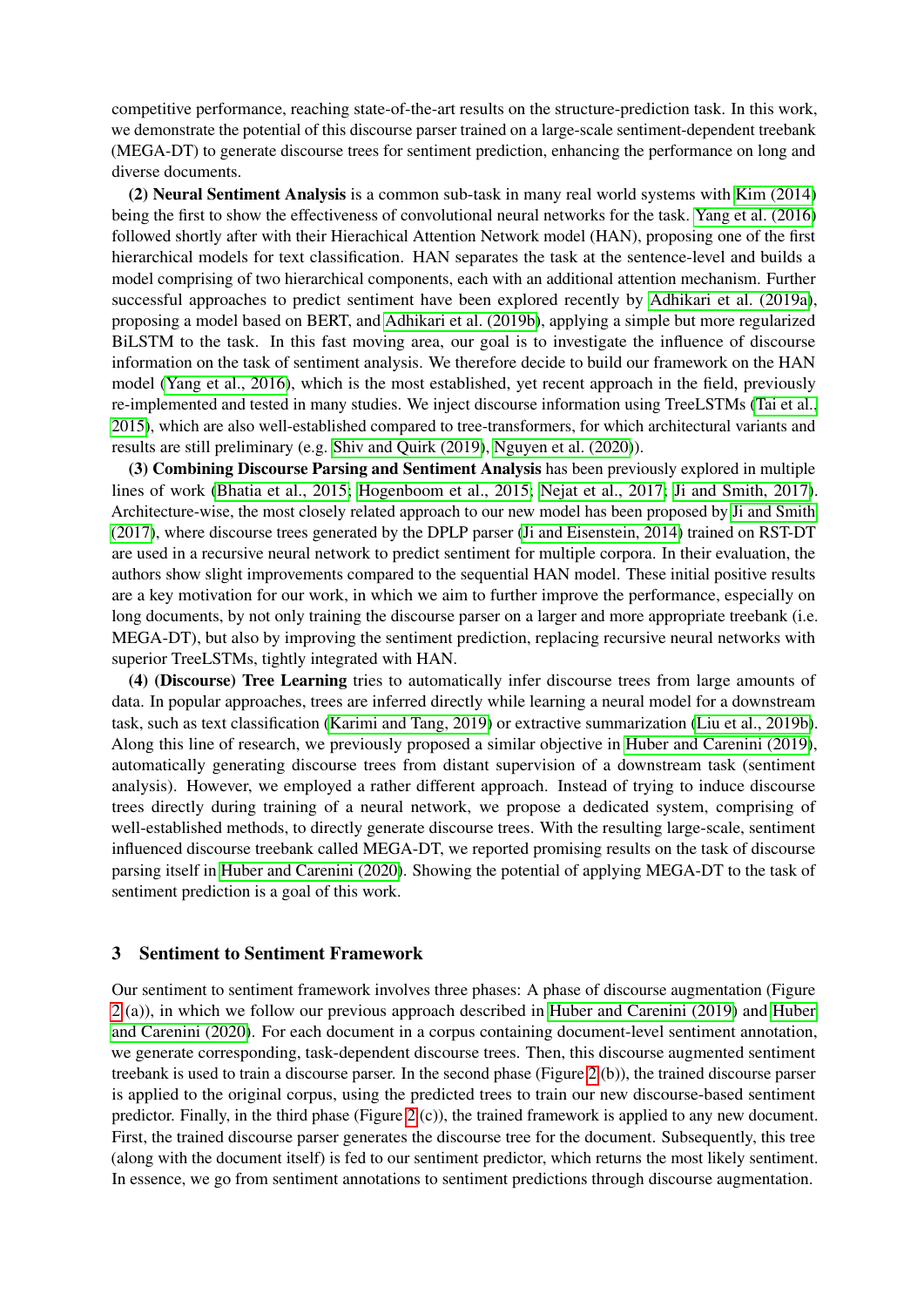<span id="page-3-0"></span>

Figure 2: Our proposed sentiment analysis framework, containing, three phases of training/inference to integrate discourse parsing and sentiment analysis.

For the first phase, we briefly describe the discourse augmentation step adopted from our previous work [\(Huber and Carenini, 2019;](#page-10-7) [Huber and Carenini, 2020\)](#page-10-8) in section [3.1.](#page-3-1) For phase two, we focus on our novel sentiment predictor in section [3.2.](#page-4-0) The inference phase is straightforward and will be limited to the description in Figure [2](#page-3-0) (c) for brevity.

### <span id="page-3-1"></span>3.1 Sentiment Inspired Discourse Trees

The approach to generate "silver-standard" partial discourse trees (incorporating structure and nuclearity) from distant sentiment supervision [\(Huber and Carenini, 2019;](#page-10-7) [Huber and Carenini, 2020\)](#page-10-8) comprises two major components. First, documents are annotated for sentiment and importance at the EDU-level using a neural Multiple-Instance Learning (MIL) method [\(Angelidis and Lapata, 2018\)](#page-9-3), solely utilizing documentlevel supervision signals given in the original corpus. In particular, MIL infers a sentiment polarity label  $p_x$  within the interval of  $[-1, 1]$  for each EDU x, depending on the distribution of words/EDUs within and between documents. Using the neural model by [Angelidis and Lapata \(2018\)](#page-9-3), an additional attention mechanism is internally used to weight the importance of EDUs for the overall document sentiment. The attention-weight  $a_x$  in the interval [0, 1] of EDU x is also extracted from the model and subsequently used as an importance score when aggregating sub-trees. Next, the tuples  $(p_x, a_x)$  are combined in a binary, bottom-up approach using dynamic programming, inspired by CKY [\(Jurafsky and Martin, 2014\)](#page-10-15). With a multitude of possible discourse trees generated in this way, the tree-structure minimizing the divergence between the document sentiment gold-label and the predicted sentiment, obtained by combining the tuples  $(p_x, a_x)$  according to equation [1,](#page-3-2) is deemed to represent the document discourse-structure.

<span id="page-3-2"></span>
$$
p = \frac{p_{c_l} * a_{c_l} + p_{c_r} * a_{c_r}}{a_{c_l} + a_{c_r}} \quad a = \frac{a_{c_l} + a_{c_r}}{2} \tag{1}
$$

 $p_{c_l}$  and  $p_{c_r}$  represent the sentiment polarity labels of the left and right sub-tree respectively.  $a_{c_l}$  and  $a_{c_r}$ represent the importance scores, retrieved from the internal MIL attentions.  $p$  and  $q$  are the respective labels for the parent sentiment polarity and importance score [\(Huber and Carenini, 2019\)](#page-10-7).

As extensively described in [Huber and Carenini \(2020\)](#page-10-8), the unconstrained CKY approach is not directly applicable for long documents (considered especially important in this work), since the spatial complexity of the CKY approach grows according to the Catalan number, with respect to the number of EDUs in a document. This effectively renders the unconstrained CKY approach insufficient for processing documents with over  $\approx 20$  EDUs, even on modern infrastructures<sup>[3](#page-3-3)</sup>. To overcome this problem, we apply the augmentations proposed in [Huber and Carenini \(2020\)](#page-10-8), reducing the spatial complexity through the application of a beam-search approach, improving the diversity in low-level trees through a stochastic extension. Further, we compute the additional nuclearity attribute, which has previously shown to be an

<span id="page-3-3"></span><sup>&</sup>lt;sup>3</sup>We used an Intel Core i9-9820X (10 Cores, 3.30 GHz) with a RTX 2080 Ti (128 GB RAM) for our experiment.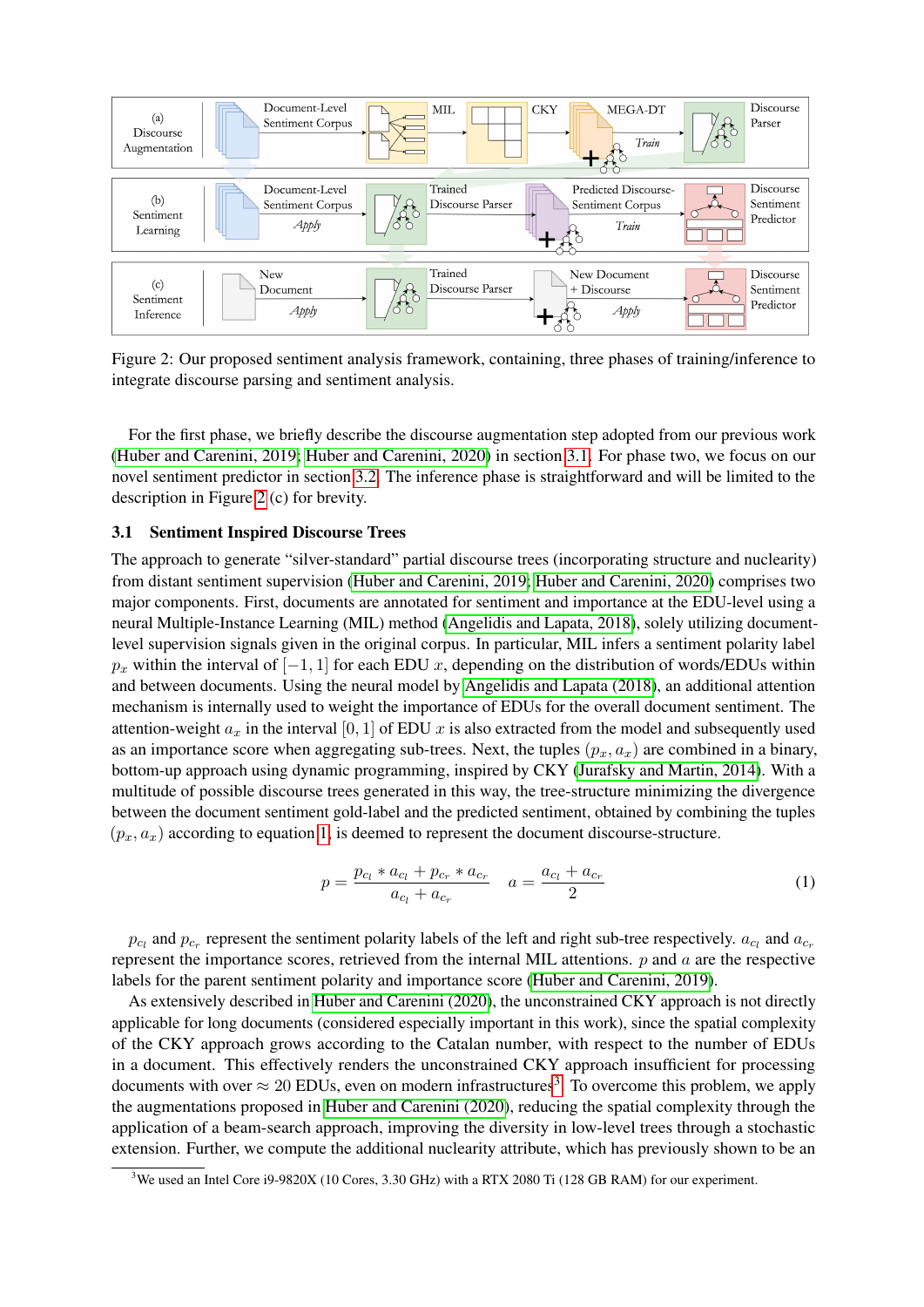<span id="page-4-1"></span>

Figure 3: Topology of our hybrid approach using sequential HAN components (blue) in combination with an attention-extended discourse-inspired TreeLSTM (green) aggregation on the dependency discourse tree. Inputs and outputs are red.

important cue for a variety of downstream tasks [\(Marcu, 2000;](#page-11-12) [Ji and Smith, 2017;](#page-10-3) [Shiv and Quirk, 2019\)](#page-11-6). With these extensions, the discourse-tree generation process can be effectively applied to documents of arbitrary length.

## <span id="page-4-0"></span>3.2 From Discourse to Sentiment

Discourse structure can be beneficial and complementary to sequential information for sentiment prediction, especially for long, complicated and nuanced documents (see Figure [1\)](#page-1-0). We therefore take a balanced approach in this work, combining a sequential and tree-structured component to predict sentiment. Following the intuition by [Bowman et al. \(2016\)](#page-10-4) and [Choi et al. \(2018\)](#page-10-5), we encode low-level representations in a sequential manner and use the inferred trees on higher levels to guide the prediction of the document-level sentiment.

Sequential Model Component With the HAN model being a strong baseline for many tasks, despite its simple architecture, we decide to take advantage of this contextualization for individual EDUs, as well as for the document-level contextualization (see bottom in Figure [3\)](#page-4-1). In the standard HAN model the first-level outputs (originally being sentence representations) are used as inputs to a document-level LSTM, augmented with an attention module, to generate the final hidden representation of a document. (see eq. [2](#page-4-2) to [4\)](#page-4-3).

<span id="page-4-2"></span>
$$
u_i = \tanh(Wh_i + b) \tag{2}
$$

$$
\alpha_i = \frac{\exp(u_i^\top c)}{\sum_{j \in d} \exp(u_j^\top c)}\tag{3}
$$

<span id="page-4-3"></span>
$$
h_d = \sum_{i \in d} \alpha_i h_i \tag{4}
$$

With  $h_i$  as the hidden-state of EDU i, obtained from the document-level LSTM, c as the attention context-vector and d representing the set of all sentences/EDUs in the document. We inject discourse information by replacing the computation of the attention weighted sum of the EDU embeddings (equation [4\)](#page-4-3) with a hierarchical TreeLSTM aggregation of the attention-weighted hidden states.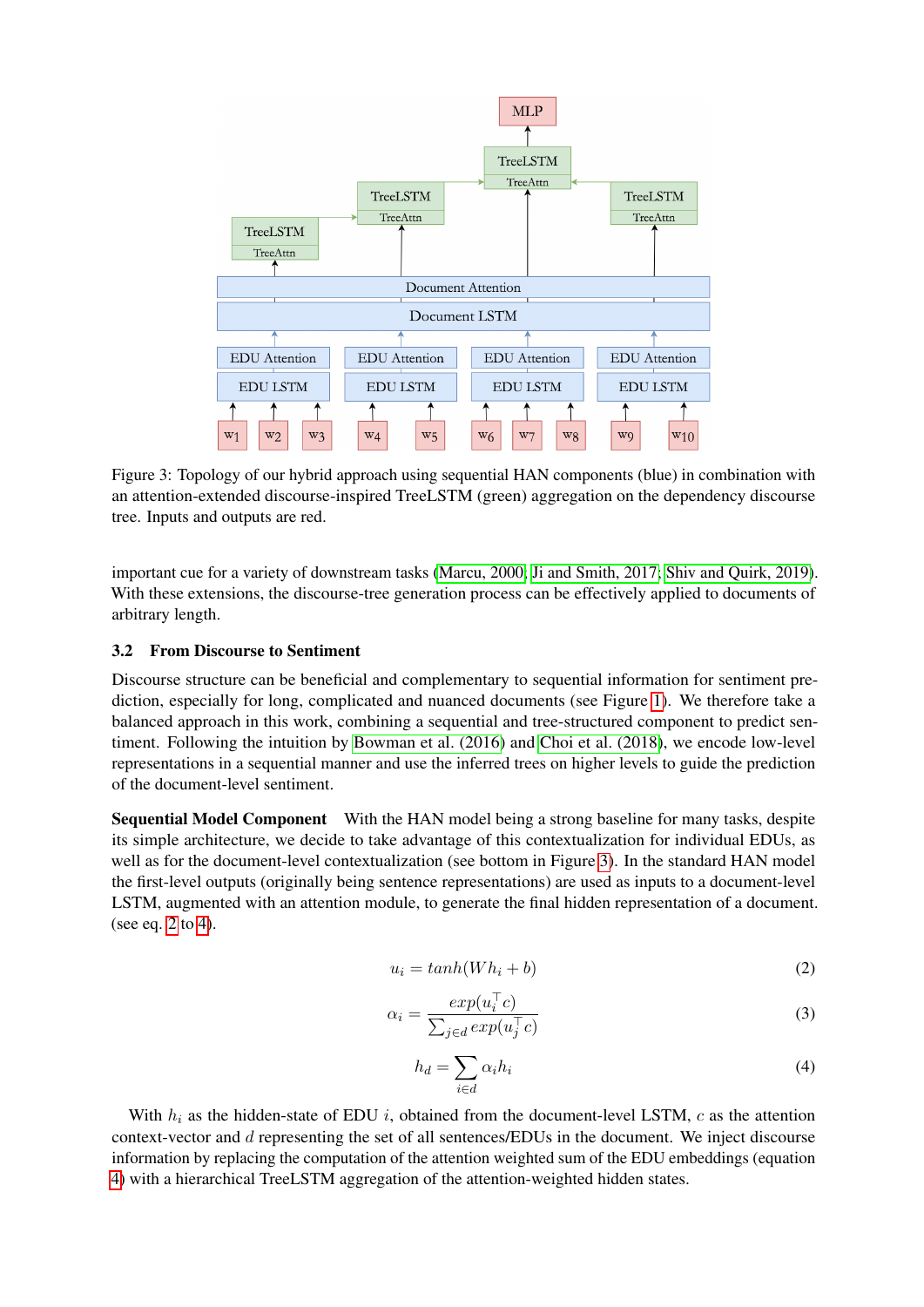<span id="page-5-0"></span>

Figure 4: Left: Example transformation of a constituency tree to the respective dependency tree. Right: Conditional attention module, weighting the importance of child node LSTM encodings  $LSTM_{cell}(h_{c_i})$ , given the initial head node hidden-state  $h_{head}$ 

$$
h_d = TreeLSTM(\forall_{i \in d} \alpha_i h_i)
$$
\n<sup>(5)</sup>

We omit the description of the sentence-/EDU-level computations for brevity, as they are unchanged from the original HAN model.

Hierarchical Model Component Using a tree-guided hierarchical aggregation of EDU-level hiddenstates to generate a discourse-level hidden representation of the document, we allow more important information according to the discourse tree to be more influential in the computation of the final document representation, as motivated by the examples in Figure [1.](#page-1-0) There are two crucial decisions on how to incorporate the discourse-guided tree aggregation:

(1) The tree representation. Although discourse parsing typically processes constituency tree-structures, most successful downstream applications of discourse parsing benefit from dependency discourse trees (e.g., [Marcu \(2000\)](#page-11-12), [Ji and Smith \(2017\)](#page-10-3), [Shiv and Quirk \(2019\)](#page-11-6)). Even though both tree representations are conveying the same information and near-isomorphic conversions are available [\(Morey et al., 2018\)](#page-11-13), we believe that this is because of the different role that nuclearity plays in the tree-representations. In particular, while in constituency trees nuclearity is an attribute of internal tree-nodes, head-dependent relations in the dependency tree are fundamentally shaped by the nuclearity attribution. This more explicit representation of nuclearity can benefit downstream applications. For this reason, we are converting the RST constituency trees into dependency representations (see left of Figure [4\)](#page-5-0).

(2) The aggregation approach has a significant impact on the performance of the model. In this work, we choose the TreeLSTM model by [Tai et al. \(2015\)](#page-11-2), an evolution of the recursive neural network used in [Ji and Smith \(2017\)](#page-10-3). Following the intuition for tree-attention given by [Ji and Smith \(2017\)](#page-10-3), we add a conditional, non-competitive attention module to the child-sum TreeLSTM, augmenting the aggregation of text-spans according to their position in the dependency discourse tree (see eq. [6](#page-5-1) to [7\)](#page-5-2). This extension has not been proposed as part of the TreeLSTM by [Tai et al. \(2015\)](#page-11-2), however showed improved performance when used in combination with a recursive neural network for the task of discourse parsing [\(Ji and Smith,](#page-10-3) [2017\)](#page-10-3), which lets us to believe it can also enhance the TreeLSTM for our problem at hand.

<span id="page-5-1"></span>
$$
\alpha_i = \sigma(h_{head}^\top \times C \times h_{c_i})
$$
\n<sup>(6)</sup>

<span id="page-5-2"></span>
$$
h_{head} = LSTM_{cell}(\sum_{i \in dep(h_{head})} \alpha_i h_{c_i})
$$
\n(7)

With C as the attention matrix of dimension ( $|h_{head}| \times |h_{c_i}|$ ),  $h_{head}$  representing the hidden-state of the head node and  $dep(h_{head})$  returning the indices of the dependent child nodes of  $h_{head}$ . Please note that the hidden representation of every node in the dependency discourse tree is initialized with the attention-weighted EDU representation obtained from the sequential component and is updated by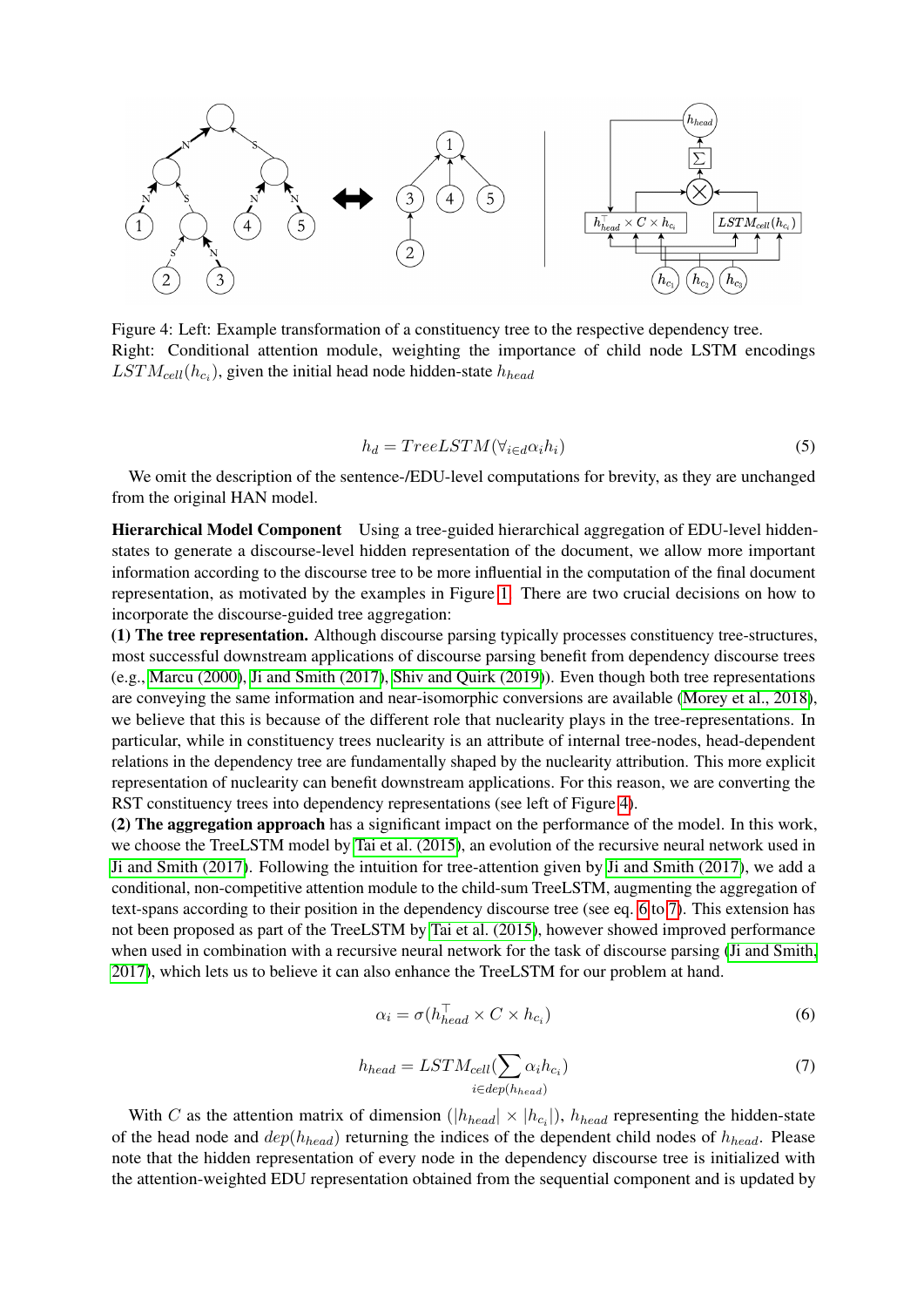the TreeLSTM function shown in equation [7.](#page-5-2) We combine the head-node EDU representation with the dependants' sub-tree encoding during the bottom-up tree aggregation process (see top of Figure [3](#page-4-1) and right of Figure [4\)](#page-5-0). We name our new model DAH (Discourse Augmented HAN).

## 4 Evaluation

In this section, we define the experimental setup and show empirical results of our novel approach, predicting sentiment using sentiment-inspired discourse parsing in the context of previous work. We present the datasets used in this work in section [4.1.](#page-6-0) Afterwards, the evaluation metrics and their intuitive justifications are mentioned in section [4.2,](#page-6-1) followed by a short description of the baselines (section [4.3\)](#page-6-2). We finish the evaluation section by giving insights into our preliminary evaluations determining the system's hyper-parameters in section [4.4](#page-7-0) and describe the final experiments and results in section [4.5.](#page-7-1)

## <span id="page-6-0"></span>4.1 Datasets

As shown in Figure [2,](#page-3-0) our proposed methodology requires two sets of corpora. In the first step, as described in section [3.1,](#page-3-1) we train a top-performing discourse parser [\(Wang et al., 2017\)](#page-11-8) on a discourse corpus containing RST-style trees. In this step, we use two treebanks:

RST-DT: As a human-annotated gold-standard discourse treebank most widely used for discourse related research following the RST theory [\(Mann and Thompson, 1988\)](#page-11-5). The dataset contains 385 discourseannotated news articles from the Wallstreet Journal.

MEGA-DT: Our recently proposed "silver-standard" discourse corpus [\(Huber and Carenini, 2020\)](#page-10-8), generated in an effort to provide an automatically annotated, large-scale discourse treebank. The corpus is based on the publicly available Yelp'13 sentiment dataset and contains around 250,000 documents annotated with full RST-style discourse trees containing structure and nuclearity attributes. The treebank has shown superior performance to small human-annotated datasets (including RST-DT) on the discourse domain-transfer task, reaching the best performance when evaluated on news/instruction treebanks.

To evaluate the potential of the discourse treebanks to predict sentiment in combination with our novel model architecture, we annotate a large-scale sentiment dataset with discourse trees generated by the discourse parser [\(Wang et al., 2017\)](#page-11-8), trained on the corpora described above. The publicly available dataset used in this work is the Yelp'13 dataset, published by [Tang et al. \(2015\)](#page-11-14) , containing customer reviews annotated with gold-label sentiment on a 5-point scale. For models incorporating discourse, the previously discourse segmented dataset published by [Angelidis and Lapata \(2018\)](#page-9-3) is used with an 80%/10%/10% train/dev/test-split.

Please note that since we use the same base-corpus for training the discourse parser (MEGA-DT) and predicting sentiment for the final evaluation (Yelp'13), we restrict the data used to train the discourse parser to the training-portion of the corpus. This way we ensure that development- and test-documents are unseen during the whole training process.

## <span id="page-6-1"></span>4.2 Metrics

Previous models tackle the task of sentiment analysis by interpreting it as a classification problem. While this problem definition is valid for many text categorization tasks, we believe that sentiment analysis should be additionally evaluated as a regression task, taking the ordinal nature of the output into account. To more rigorously evaluate the models in our evaluation, we show four metrics for each system, including the commonly used accuracy and F1-score, as well as the Mean-Squared-Error (MSE) and Mean-Absolute-Error (MAE) metrics.

## <span id="page-6-2"></span>4.3 Baselines

We compare our new model against two closely related models, namely the Hierarchical Attention Network (HAN) by [Yang et al. \(2016\)](#page-11-3) and the MILNet model [\(Angelidis and Lapata, 2018\)](#page-9-3), which is used as part of the discourse-augmentation process itself in [Huber and Carenini \(2019\)](#page-10-7) and [Huber and](#page-10-8) [Carenini \(2020\)](#page-10-8). With those two closely related baselines we ensure that possible confounding factors in the comparison are minimized, allowing for a clear picture on the effectiveness of incorporating discourse structures into the task of sentiment analysis.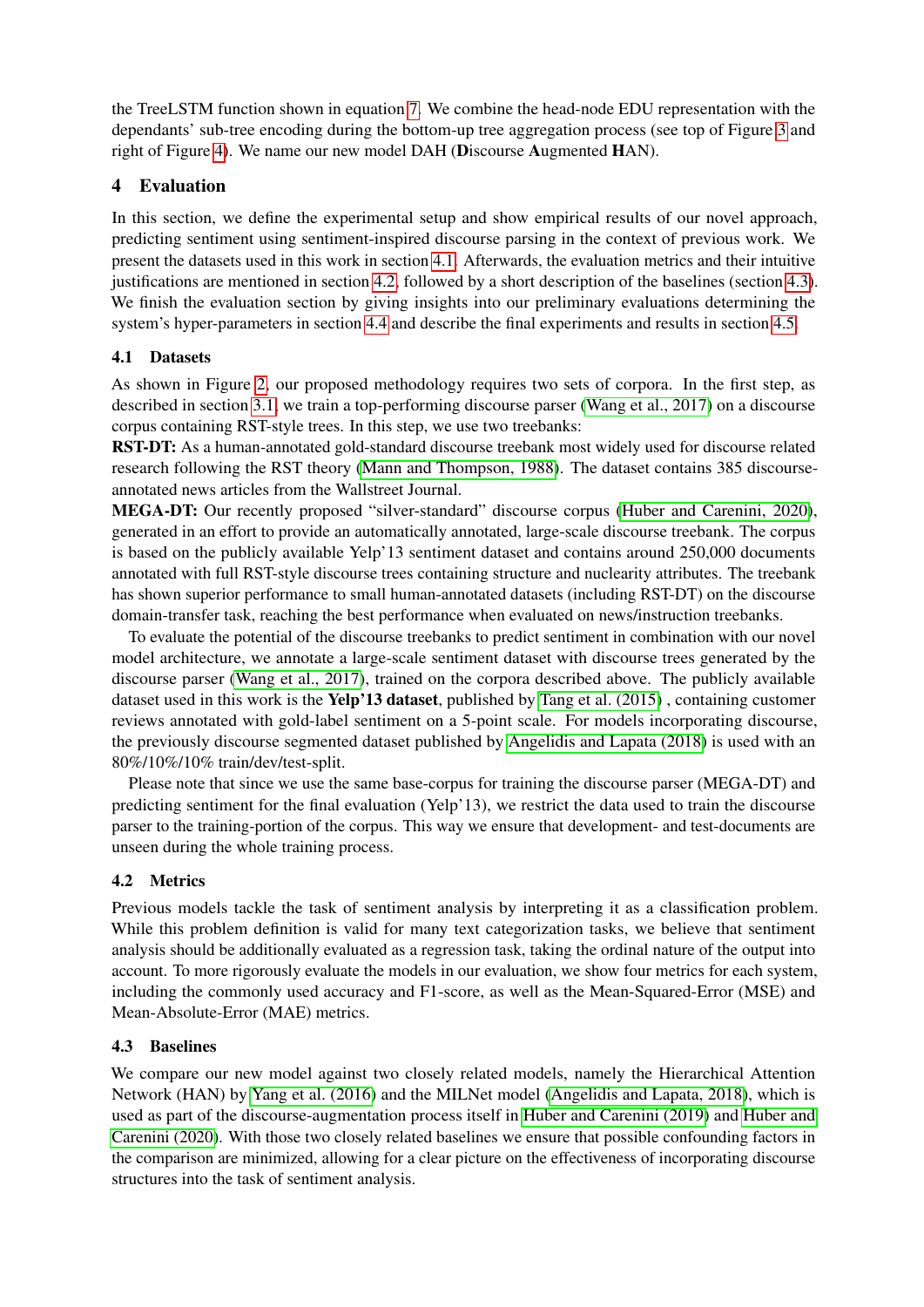<span id="page-7-4"></span>

| Model                                 | Yelp'13          |                  |                  |                  |
|---------------------------------------|------------------|------------------|------------------|------------------|
|                                       | Acc              | F1               | <b>MSE</b>       | <b>MAE</b>       |
| <b>HAN</b>                            | 66.20            | 64.26            | 0.486            | 0.379            |
| <b>MILNet</b>                         | 64.19            | 61.93            | 0.584            | 0.417            |
| DAH <sub>RST-DT</sub>                 | 65.71            | 63.49            | 0.496            | 0.384            |
| $DAH_{MEGA-DT}$                       | $\approx$ †66.07 | $\approx$ †64.09 | $\approx$ ‡0.491 | $\approx$ ‡0.381 |
| Ensemble(HAN+DAH <sub>MEGA-DT</sub> ) | $*66.27$         | $*64.30$         | $*0.483$         | $*0.377$         |

Table 1: Final evaluation on the Yelp'13 datasets, subscripts in model names indicate discourseaugmentation treebanks used to generate discourse trees. Best model for each metric is bold.  $\approx$ Performance statistically equivalent to HAN model, <sup>†</sup>Discourse-augmentation treebank significantly better than RST-DT with p-value .05. <sup>‡</sup>Discourse-augmentation treebank marginally significantly better than RST-DT with p-value .05-.1, \*Statistically significant to best model on metric. All significance computations are Bonferroni adjusted.

## <span id="page-7-0"></span>4.4 Encodings and Hyper-Parameters

To support a fair comparison, we use the same encodings and model-dependent hyper-parameters in all systems. We replace the domain-depended pre-trained word2vec encodings [\(Mikolov et al., 2013\)](#page-11-15) used in the original HAN model, with standard GloVe embeddings [\(Pennington et al., 2014\)](#page-11-16). We add MSE and MAE evaluation metrics to the publicly available open-source deep learning toolkit for the original HAN model<sup>[4](#page-7-2)</sup>. For the MILNet baseline, we align with our previous approach in [Huber and Carenini](#page-10-7) [\(2019\)](#page-10-7), which is also consistent with the adapted HAN model. Regarding our novel approach, we convert the constituency tree output of the discourse parser into a dependency tree according to [Hayashi et al.](#page-10-16) [\(2016\)](#page-10-16). We run preliminary evaluations on the development-set, comparing a set of loss-function (namely Cross-Entropy, MSE, MAE)<sup>[5](#page-7-3)</sup> and interpreting the task as either, a classification- or a regression-problem. However, without any further fine-tuning and adaptations, using a regression-based loss is not advisable. In accordance with the intuition described above, we execute further hyper-parameter search on the main properties of the model itself, exploring a set of 5 learning rates  $({0.1, 0.05, 0.01, 0.05, 0.001})$  along with three optimization strategies (Adam [\(Kingma and Ba, 2014\)](#page-10-17), AdaGrad [\(Duchi et al., 2011\)](#page-10-18), **SGD** [\(Robbins and Monro, 1951\)](#page-11-17)). We follow the original HAN implementation using 100 neurons per layer for the bi-directional word and sentence/EDU encodings. The TreeLSTM module contains 512 neurons. The mini-batch size used in all models is set to 64, as suggested in [Yang et al. \(2016\)](#page-11-3). Dropout is set to 50% for all models.

## <span id="page-7-1"></span>4.5 Experiments and Results

We compare our novel model using multiple discourse representations obtained from sentiment-inspired discourse structures and standard treebanks against discourse-agnostic systems, solely based on sequential representations on word- and sentence-level. As motivated in Figure [1,](#page-1-0) we believe that discourse information is especially useful for long documents, where sentiment is generally expressed in a more diverse or subtle way as compared to short reviews with mostly a clear positive or negative sentiment. We align our evaluation with this intuition by comparing the systems' overall performance in Table [1](#page-7-4) and further showing insights into the performance based on the document length in Figure [5.](#page-8-0)

The final comparison in Table [1](#page-7-4) reports the performance of two baseline systems, not taking discourse information into account, along with two versions of our novel approach, incorporating discourse, and an ensemble method. The performance of all models is averaged over 5 independent runs with different random initializations. All models using discourse ( $DAH_{RST-DT}$ ,  $DAH_{MEGA-DT}$  and the ensemble of HAN and DAH<sub>MEGA-DT</sub>) are trained with the top-performing discourse parser by [Wang et al. \(2017\)](#page-11-8). All discourse-inspired models further employ an identical neural network architecture, allowing us to directly

<span id="page-7-2"></span><sup>4</sup>[https://github.com/castorini/hedwig]( https://github.com/castorini/hedwig)

<span id="page-7-3"></span><sup>&</sup>lt;sup>5</sup>Selected hyper-parameter is **bold**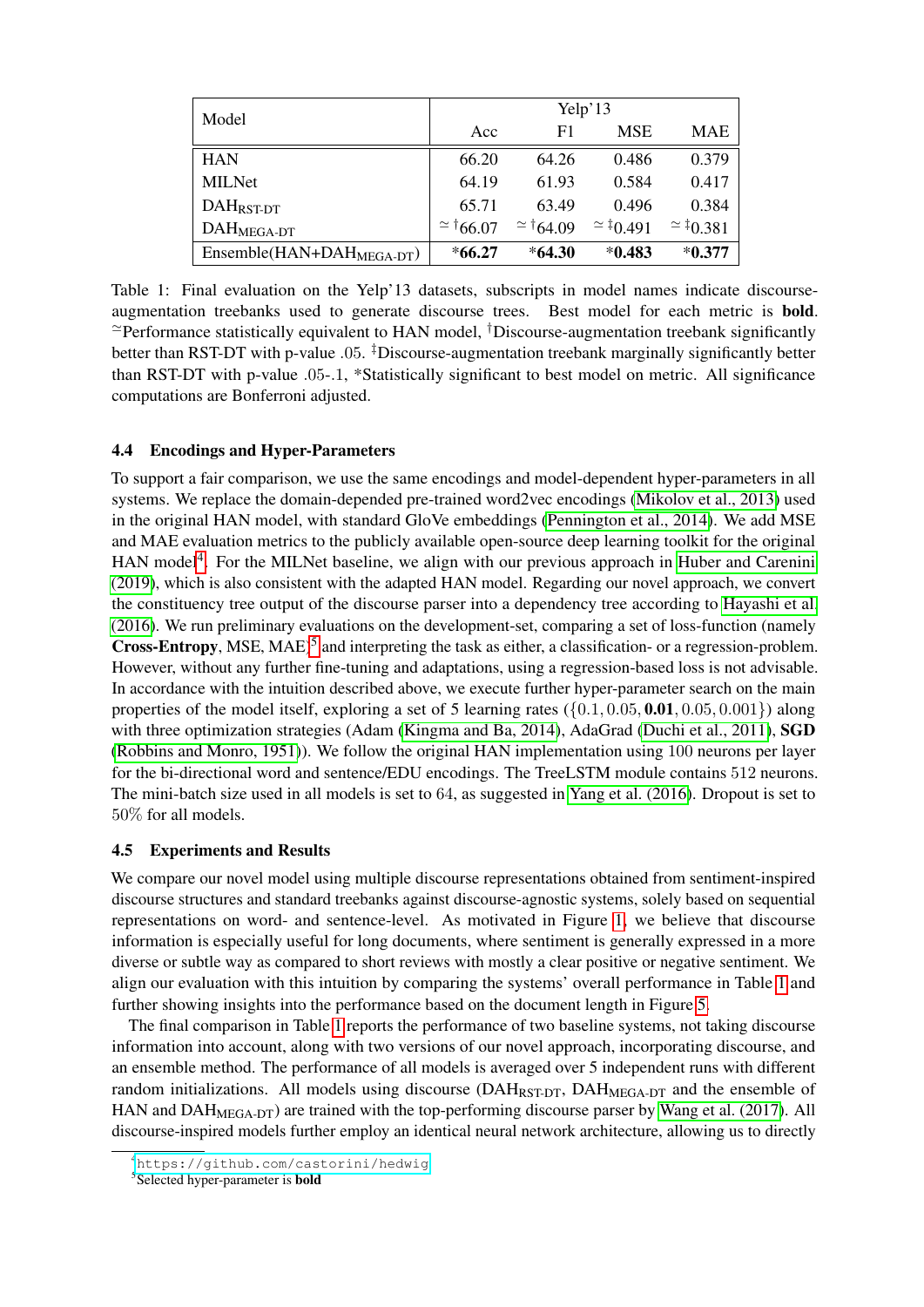<span id="page-8-0"></span>

Figure 5: Accuracy and F1-score over document-lengths aggregated into 5 bins on the Yelp'13 dataset

evaluate the impact of different types of discourse trees on the task of sentiment analysis.

The best average performance of an individual model (not using the ensemble method) is achieved by the sequential HAN model shown in the first row in Table [1.](#page-7-4) Even though the average result over 5 independent runs for the DAH<sub>MEGA-DT</sub> system is below the HAN performance, they are statistically equivalent. When compared to the discourse-inspired  $DAH_{RST-DT}$  model, the performance increase of DAH<sub>MEGA-DT</sub> is statistically significant on the accuracy and F1-score measures and marginally significant for the MSE and MAE. Interestingly, the MILNet model, which is used as an early part of the pipeline to generate the MEGA-DT discourse treebank, does perform substantially worse than the  $DAH_{MEGA-DT}$ model, which leads us to believe that the combination of the CKY tree aggregation and the DAH sentiment neural-network are able to extract valid and important sentiment information and improve the performance despite the potential propagation of error from the early stage MILNet component. Besides the individual models, we also employ an additional experiment with a model-ensemble combining the two top performing models (HAN and  $DAH_{MEGA-DT}$ ), taking their respective strength in different document-length-ranges (as revealed in Figure [5\)](#page-8-0) into account. The model will be explained in more detail below.

The results shown in Table [1](#page-7-4) indicate equal performance of our new DAH<sub>MEGA-DT</sub> methodology when compared to the original HAN model. However, discourse should arguably be more useful for long documents. Therefore, we further investigate into the document-length dependent performance of the models by splitting the test-set into 5 test-document length-depended bins to show the performance across different document sizes (measures by the number of words). We exclude the MILNet baseline in this evaluation due to its clearly inferior performance compared with the sequential HAN model as shown in Table [1.](#page-7-4)

The results shown in Figure [5](#page-8-0) confirm our initial intuition on the usefulness of discourse structures for long documents, showing strong improvements for our discourse-dependent system in the two rightmost bins. While the performance generally drops for longer documents, the performance decrease is more severe for the sequential HAN model. Generally, we believe that the task of sentiment prediction is harder on longer and more diverse documents, however, we also partly account the performance decrease to the small number of long documents in the Yelp'13 corpus, as shown in the support for each of the bins on the horizontal axis of Figure [5.](#page-8-0) While the support shown here is on the test-portion, the general length-distribution on the training- and development-set are similarly skewed towards short documents.

It can further be seen that the significant performance increase on the overall dataset achieved by the DAH $_{MEGA-DT}$  over the DAH $_{RST-DT}$  can be mostly attributed to the performance increase in the two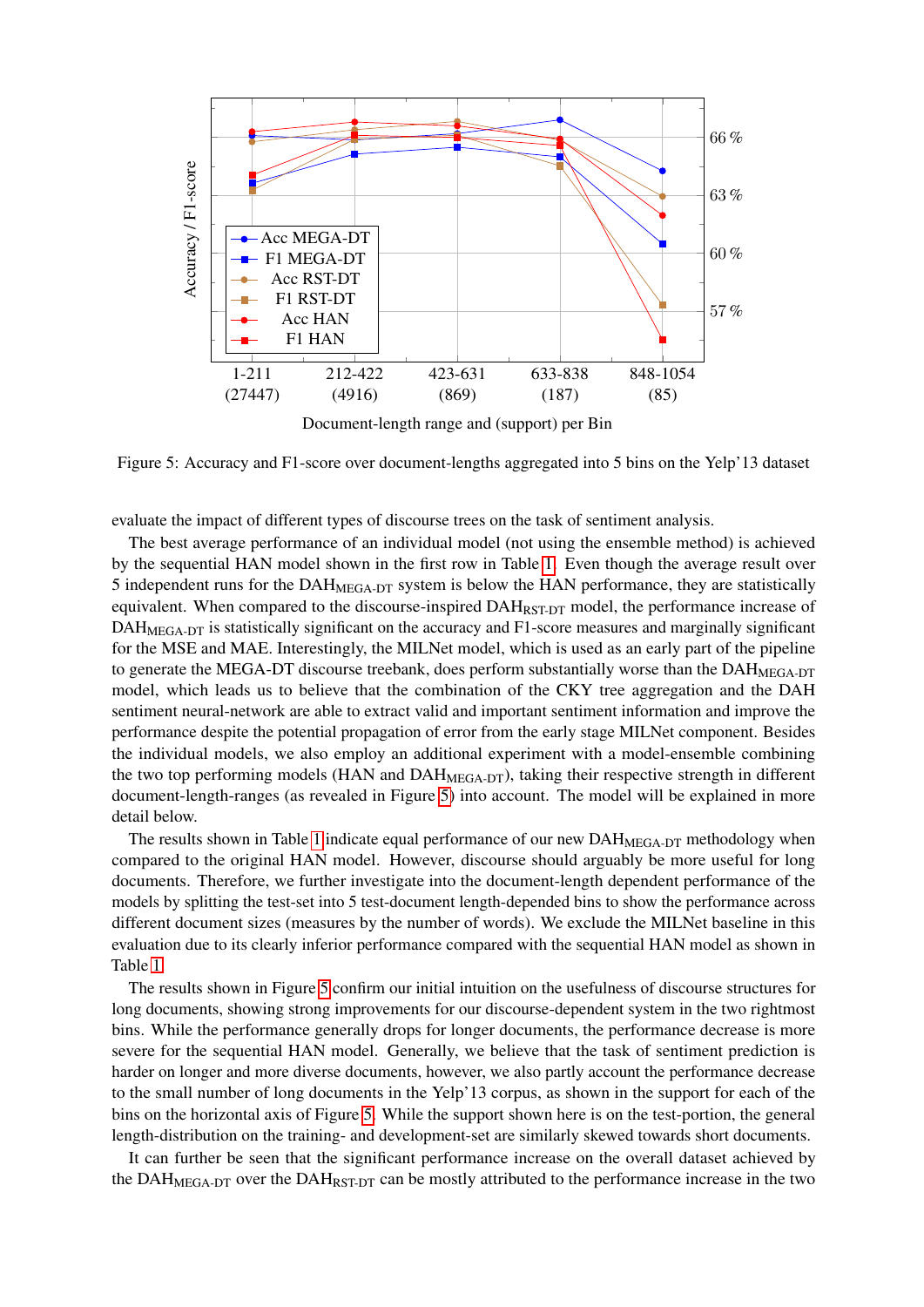right-most bins, containing documents with more than 632 words.

With this confirmation of our initial intuition, we generate a document-length-dependent ensemble of the two top-performing models (HAN and  $DAH_{MEGA-DT}$ ) as mentioned above, to take advantage of the strength of both systems by selecting the appropriate classifier with a simple threshold – the document length. To determine the threshold, we evaluate both models on the development-set and select the average of the optimal threshold over 3 runs independently for each metric of interest. We then combine the results of the two top performing models on the test-set according to the determined threshold. As shown in Table [1,](#page-7-4) our ensemble approach significantly outperforms all the individual models, but admittedly only by a narrow margin. Nevertheless, overall the results indicate potential for further improvements in discourse-inspired sentiment analysis for long documents as well as in using ensembles of sequential and tree-driven models to effectively process documents with different levels of complexity.

### 5 Conclusion and Future work

In this work, we explore the next step along the recent line of research on discourse-inspired sentiment analysis, going from sentiment annotations to sentiment prediction through discourse augmentation. We integrate modern discourse parsing approaches into existing, sequential sentiment analysis frameworks, enhancing the model performance through the use of the large-scale MEGA-DT discourse dataset and a hybrid approach based on sequential and tree-based components (HAN combined with TreeLSTM). Our proposed approach shows to be especially beneficial when predicting sentiment for long documents containing mixed aspects, combined with complex rhetorical structures. Generating a model-ensemble with a simple threshold, based on the document length, improves the overall performance, showing statistically significant results.

We compare our newly developed model with the well-established HAN model. In future work, we plan to compare the standard DocBERT model [\(Adhikari et al., 2019a\)](#page-9-1) and discourse-inspired versions of it, to further solidify the findings in this work. We also plan to generate other large-scale datasets according to [Huber and Carenini \(2020\)](#page-10-8) and evaluate our model on further "silver-standard" discourse treebanks. Using a neural discourse parser, such as [Yu et al. \(2018\)](#page-11-10) or [Guz et al. \(2020\)](#page-10-19) to train on MEGA-DT is another extension of this work. Besides the task of sentiment analysis, extractive summarization has recently been shown to align well with discourse structures in a transformer framework [\(Xiao et al., 2020\)](#page-11-18), giving rise to potential improvements using the DAH model on this task. As another extension, we intend to look into more sophisticated ways to ensemble the sequential- and discourse tree-based models.

### Acknowledgments

We thank the anonymous reviewers and the UBC-NLP group for their insightful comments and suggestions. This research was supported by the Language & Speech Innovation Lab of Cloud BU, Huawei Technologies Co., Ltd.

### References

- <span id="page-9-1"></span>Ashutosh Adhikari, Achyudh Ram, Raphael Tang, and Jimmy Lin. 2019a. Docbert: Bert for document classification. *arXiv preprint arXiv:1904.08398*.
- <span id="page-9-0"></span>Ashutosh Adhikari, Achyudh Ram, Raphael Tang, and Jimmy Lin. 2019b. Rethinking complex neural network architectures for document classification. In *Proceedings of the 2019 Conference of the North American Chapter of the Association for Computational Linguistics: Human Language Technologies, Volume 1 (Long and Short Papers)*, pages 4046–4051.
- <span id="page-9-3"></span>Stefanos Angelidis and Mirella Lapata. 2018. Multiple instance learning networks for fine-grained sentiment analysis. *Transactions of the Association for Computational Linguistics*, 6:17–31.
- <span id="page-9-2"></span>Parminder Bhatia, Yangfeng Ji, and Jacob Eisenstein. 2015. Better document-level sentiment analysis from rst discourse parsing. In *Proceedings of the 2015 Conference on Empirical Methods in Natural Language Processing*, pages 2212–2218.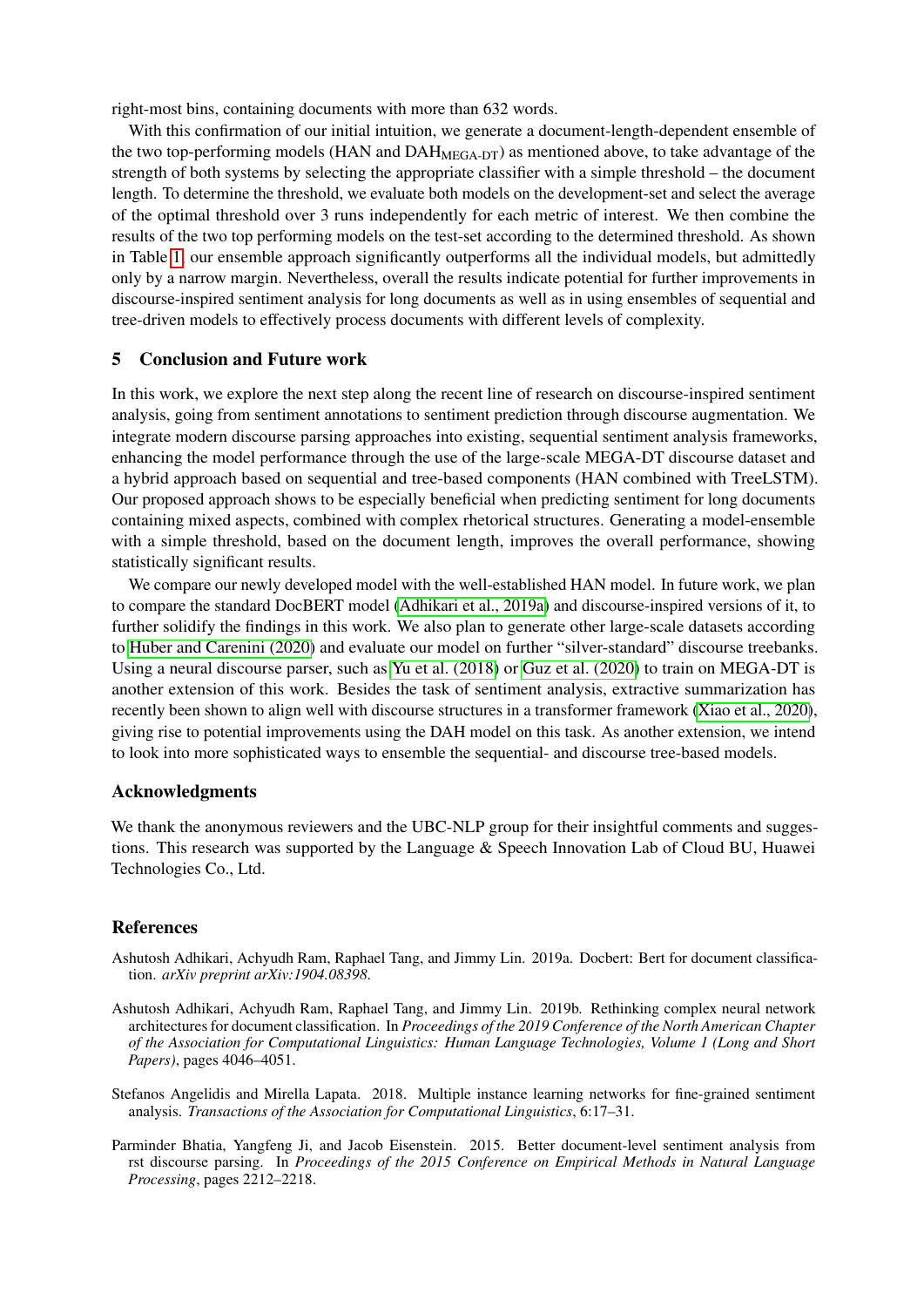- <span id="page-10-4"></span>Samuel R Bowman, Jon Gauthier, Abhinav Rastogi, Raghav Gupta, Christopher D Manning, and Christopher Potts. 2016. A fast unified model for parsing and sentence understanding. *arXiv preprint arXiv:1603.06021*.
- <span id="page-10-6"></span>Lynn Carlson, Mary Ellen Okurowski, and Daniel Marcu. 2002. *RST discourse treebank*. Linguistic Data Consortium, University of Pennsylvania.
- <span id="page-10-5"></span>Jihun Choi, Kang Min Yoo, and Sang-goo Lee. 2018. Learning to compose task-specific tree structures. In *Thirty-Second AAAI Conference on Artificial Intelligence*.
- <span id="page-10-1"></span>Cicero Dos Santos and Maira Gatti. 2014. Deep convolutional neural networks for sentiment analysis of short texts. In *Proceedings of COLING 2014, the 25th International Conference on Computational Linguistics: Technical Papers*, pages 69–78.
- <span id="page-10-18"></span>John Duchi, Elad Hazan, and Yoram Singer. 2011. Adaptive subgradient methods for online learning and stochastic optimization. *Journal of machine learning research*, 12(Jul):2121–2159.
- <span id="page-10-9"></span>Shima Gerani, Yashar Mehdad, Giuseppe Carenini, Raymond T Ng, and Bita Nejat. 2014. Abstractive summarization of product reviews using discourse structure. In *Proceedings of the 2014 conference on empirical methods in natural language processing (EMNLP)*, pages 1602–1613.
- <span id="page-10-19"></span>Grigorii Guz, Patrick Huber, and Giuseppe CArenini. 2020. Unleashing the power of neural discourse parsers – a context and structure aware approach using large scale pretraining. In *Proceedings of COLING 2020, the 28th International Conference on Computational Linguistics*.
- <span id="page-10-16"></span>Katsuhiko Hayashi, Tsutomu Hirao, and Masaaki Nagata. 2016. Empirical comparison of dependency conversions for rst discourse trees. In *Proceedings of the 17th Annual Meeting of the Special Interest Group on Discourse and Dialogue*, pages 128–136.
- <span id="page-10-12"></span>Alexander Hogenboom, Flavius Frasincar, Franciska De Jong, and Uzay Kaymak. 2015. Using rhetorical structure in sentiment analysis. *Communications of the ACM*, 58(7):69–77.
- <span id="page-10-7"></span>Patrick Huber and Giuseppe Carenini. 2019. Predicting discourse structure using distant supervision from sentiment. In *Proceedings of the 2019 Conference on Empirical Methods in Natural Language Processing and the 9th International Joint Conference on Natural Language Processing (EMNLP-IJCNLP)*, pages 2306–2316.
- <span id="page-10-8"></span>Patrick Huber and Giuseppe Carenini. 2020. Mega rst discourse treebanks with structure and nuclearity from scalable distant sentiment supervision. In *Proceedings of the 2020 Conference on Empirical Methods in Natural Language Processing*.
- <span id="page-10-11"></span>Yangfeng Ji and Jacob Eisenstein. 2014. Representation learning for text-level discourse parsing. In *Proceedings of the 52nd Annual Meeting of the Association for Computational Linguistics (Volume 1: Long Papers)*, volume 1, pages 13–24.
- <span id="page-10-3"></span>Yangfeng Ji and Noah A Smith. 2017. Neural discourse structure for text categorization. In *Proceedings of the 55th Annual Meeting of the Association for Computational Linguistics (Volume 1: Long Papers)*, pages 996–1005.
- <span id="page-10-10"></span>Shafiq Joty, Giuseppe Carenini, and Raymond T Ng. 2015. Codra: A novel discriminative framework for rhetorical analysis. *Computational Linguistics*, 41(3).
- <span id="page-10-15"></span>Dan Jurafsky and James H Martin. 2014. *Speech and language processing*, volume 3. Pearson London.
- <span id="page-10-13"></span>Hamid Karimi and Jiliang Tang. 2019. Learning hierarchical discourse-level structure for fake news detection. *arXiv preprint arXiv:1903.07389*.
- <span id="page-10-2"></span>Yoon Kim. 2014. Convolutional neural networks for sentence classification. In *Proceedings of the 2014 Conference on Empirical Methods in Natural Language Processing (EMNLP)*, pages 1746–1751.
- <span id="page-10-17"></span>Diederik P Kingma and Jimmy Ba. 2014. Adam: A method for stochastic optimization. *arXiv preprint arXiv:1412.6980*.
- <span id="page-10-0"></span>S. Liu, X. Wang, C. Collins, W. Dou, F. Ouyang, M. El-Assady, L. Jiang, and D. A. Keim. 2019a. Bridging text visualization and mining: A task-driven survey. *IEEE Transactions on Visualization and Computer Graphics*, 25(7):2482–2504.
- <span id="page-10-14"></span>Yang Liu, Ivan Titov, and Mirella Lapata. 2019b. Single document summarization as tree induction. In *Proceedings of the 2019 Conference of the North American Chapter of the Association for Computational Linguistics: Human Language Technologies, Volume 1 (Long and Short Papers)*, pages 1745–1755.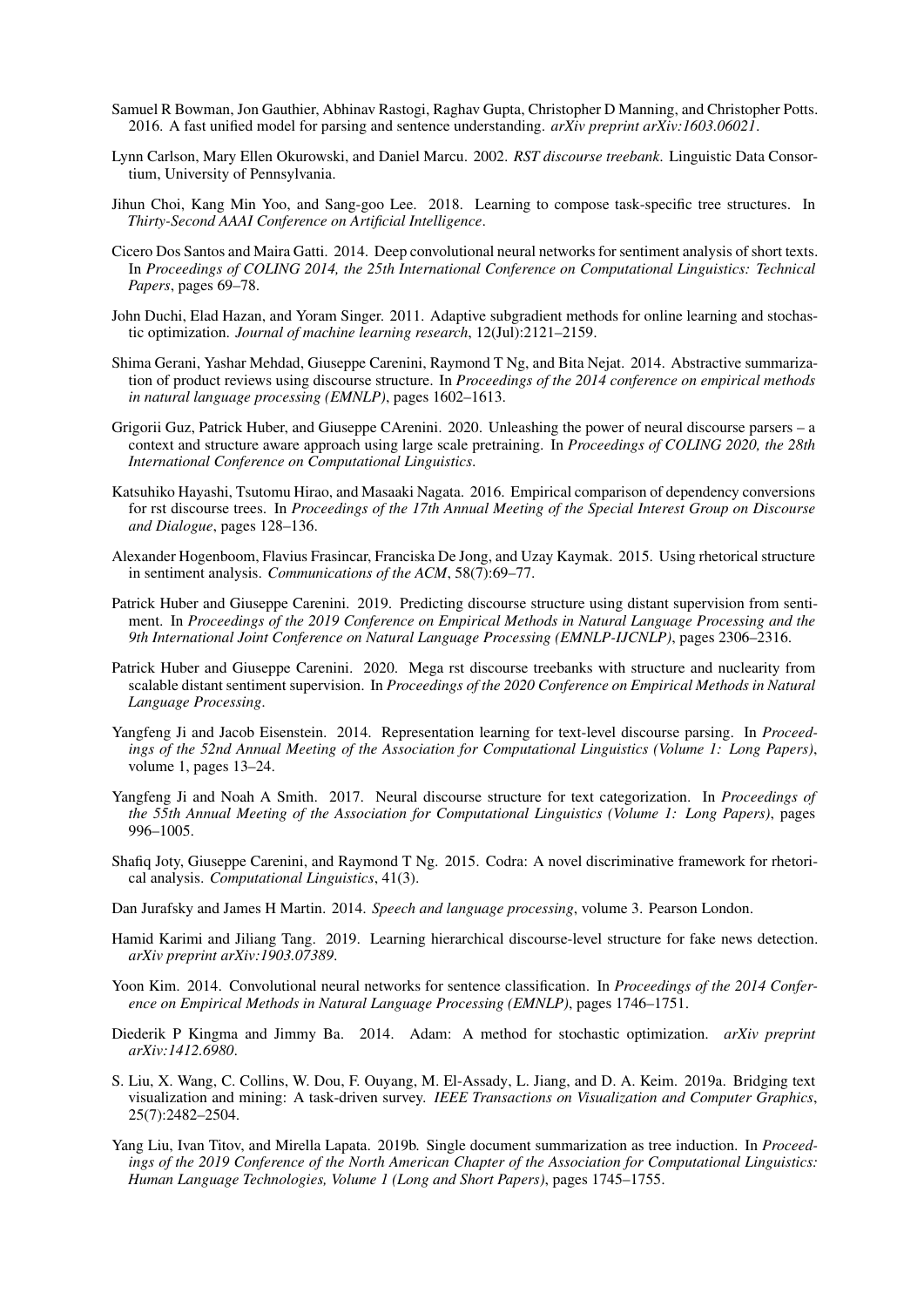- <span id="page-11-5"></span>William C Mann and Sandra A Thompson. 1988. Rhetorical structure theory: Toward a functional theory of text organization. *Text-Interdisciplinary Journal for the Study of Discourse*, 8(3):243–281.
- <span id="page-11-12"></span>Daniel Marcu. 2000. *The theory and practice of discourse parsing and summarization*. MIT press.
- <span id="page-11-15"></span>Tomas Mikolov, Ilya Sutskever, Kai Chen, Greg S Corrado, and Jeff Dean. 2013. Distributed representations of words and phrases and their compositionality. In *Advances in neural information processing systems*, pages 3111–3119.
- <span id="page-11-13"></span>Mathieu Morey, Philippe Muller, and Nicholas Asher. 2018. A dependency perspective on rst discourse parsing and evaluation. *Computational Linguistics*, 44(2):197–235.
- <span id="page-11-11"></span>Bita Nejat, Giuseppe Carenini, and Raymond Ng. 2017. Exploring joint neural model for sentence level discourse parsing and sentiment analysis. In *Proceedings of the 18th Annual SIGdial Meeting on Discourse and Dialogue*, pages 289–298.
- <span id="page-11-7"></span>Xuan-Phi Nguyen, Shafiq Joty, Steven CH Hoi, and Richard Socher. 2020. Tree-structured attention with hierarchical accumulation. *arXiv preprint arXiv:2002.08046*.
- <span id="page-11-16"></span>Jeffrey Pennington, Richard Socher, and Christopher D. Manning. 2014. Glove: Global vectors for word representation. In *Empirical Methods in Natural Language Processing (EMNLP)*, pages 1532–1543.
- <span id="page-11-17"></span>Herbert Robbins and Sutton Monro. 1951. A stochastic approximation method. *The annals of mathematical statistics*, pages 400–407.
- <span id="page-11-6"></span>Vighnesh Shiv and Chris Quirk. 2019. Novel positional encodings to enable tree-based transformers. In *Advances in Neural Information Processing Systems*, pages 12081–12091.
- <span id="page-11-4"></span>Richard Socher, Alex Perelygin, Jean Wu, Jason Chuang, Christopher D Manning, Andrew Y Ng, and Christopher Potts. 2013. Recursive deep models for semantic compositionality over a sentiment treebank. In *Proceedings of the 2013 conference on empirical methods in natural language processing*, pages 1631–1642.
- <span id="page-11-9"></span>Rajen Subba and Barbara Di Eugenio. 2009. An effective discourse parser that uses rich linguistic information. In *Proceedings of Human Language Technologies: The 2009 Annual Conference of the North American Chapter of the Association for Computational Linguistics*, pages 566–574. Association for Computational Linguistics.
- <span id="page-11-0"></span>Maite Taboada, Julian Brooke, Milan Tofiloski, Kimberly Voll, and Manfred Stede. 2011. Lexicon-based methods for sentiment analysis. *Computational linguistics*, 37(2):267–307.
- <span id="page-11-2"></span>Kai Sheng Tai, Richard Socher, and Christopher D Manning. 2015. Improved semantic representations from tree-structured long short-term memory networks. *arXiv preprint arXiv:1503.00075*.
- <span id="page-11-14"></span>Duyu Tang, Bing Qin, and Ting Liu. 2015. Document modeling with gated recurrent neural network for sentiment classification. In *Proceedings of the 2015 conference on empirical methods in natural language processing*, pages 1422–1432.
- <span id="page-11-8"></span>Yizhong Wang, Sujian Li, and Houfeng Wang. 2017. A two-stage parsing method for text-level discourse analysis. In *Proceedings of the 55th Annual Meeting of the Association for Computational Linguistics (Volume 2: Short Papers)*, pages 184–188.
- <span id="page-11-1"></span>Theresa Wilson, Janyce Wiebe, and Paul Hoffmann. 2009. Articles: Recognizing contextual polarity: An exploration of features for phrase-level sentiment analysis. *Computational Linguistics*, 35(3):399–433.
- <span id="page-11-18"></span>Wen Xiao, Patrick Huber, and Giuseppe Carenini. 2020. Do we really need that many parameters in transformer forextractive summarization? discourse can help ! In *Proceedings of the 1st Workshop on Computational Approaches to Discourse (CODI)*.
- <span id="page-11-3"></span>Zichao Yang, Diyi Yang, Chris Dyer, Xiaodong He, Alex Smola, and Eduard Hovy. 2016. Hierarchical attention networks for document classification. In *Proceedings of the 2016 conference of the North American chapter of the association for computational linguistics: human language technologies*, pages 1480–1489.
- <span id="page-11-10"></span>Nan Yu, Meishan Zhang, and Guohong Fu. 2018. Transition-based neural rst parsing with implicit syntax features. In *Proceedings of the 27th International Conference on Computational Linguistics*, pages 559–570.